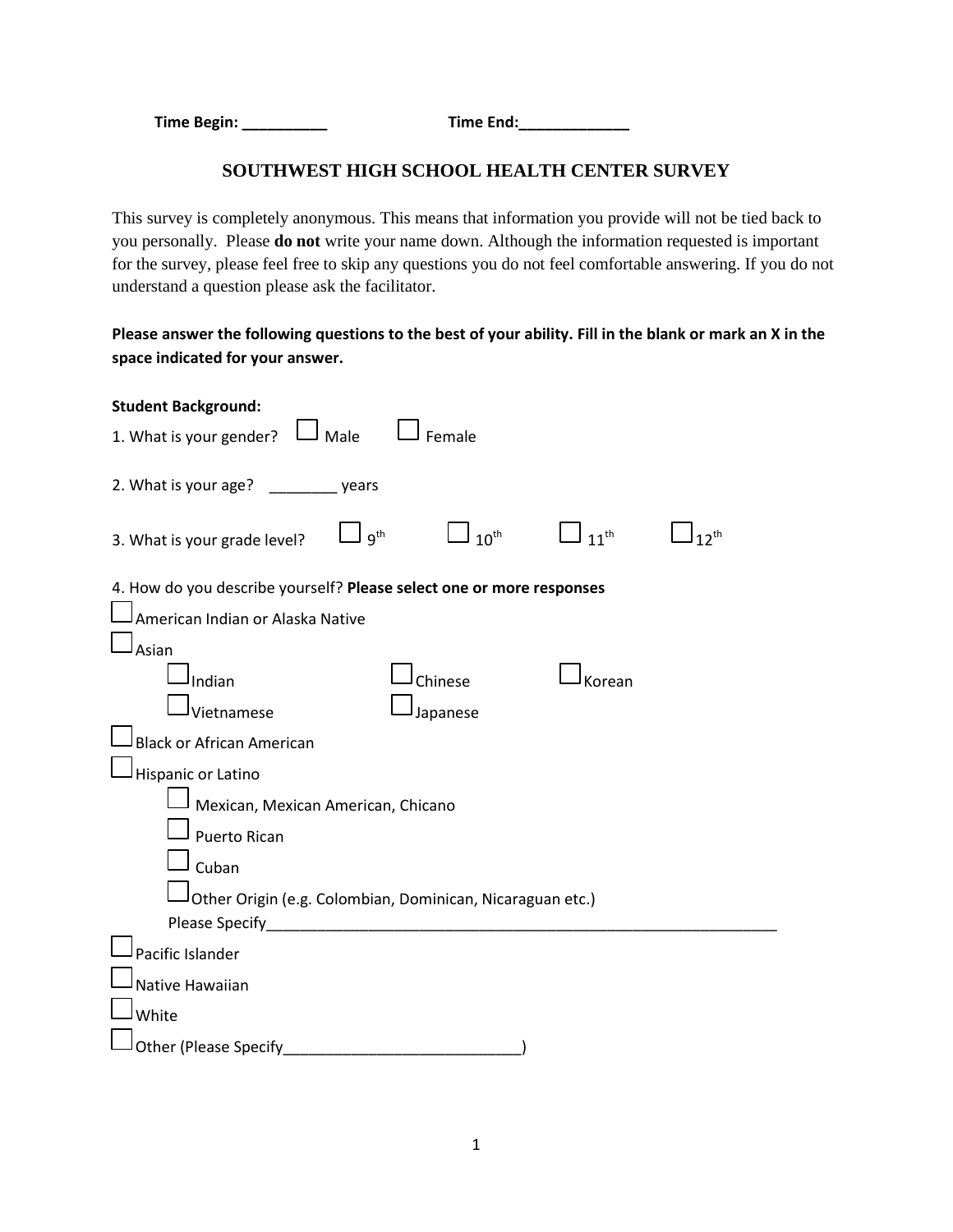| 5. What is(are) the primary language(s) spoken at home?<br>$\Box$ Spanish<br>$\Box$ Chinese $\Box$ Japanese<br>$\mathsf{\mathsf{J}}$ English<br>J Korean<br>J Vietnamese |
|--------------------------------------------------------------------------------------------------------------------------------------------------------------------------|
| 6. What language do you prefer to speak?<br>$\Box$ Spanish $\Box$ Chinese $\Box$ Japanese<br>$\mathsf{\mathcal{I}}$ English<br>J Korean<br>Vietnamese                    |
| 7. Who do you live with? Please select all that apply<br>$\mathsf{\mathsf{I}}$ Grandparents<br>Mother ا<br>J <sub>Father</sub>                                           |
| 8. Are your parents/guardians:<br>Usingle, never married UMarried USeparated UDivorced UOther (Please specify_______)                                                    |
| 9. If your parents/guardians work, what is their job?                                                                                                                    |
| The following questions will help us learn about your social support network:                                                                                            |
| 10. Who do you usually go to when you are worried or concerned? Please select all that apply                                                                             |
| Mother<br>Professional Counselor/Therapist outside of school                                                                                                             |
| Father<br>Minister/Priest/Rabbi                                                                                                                                          |
| Brother/Sister<br><b>School Counselor</b>                                                                                                                                |
| <b>Other Relative</b><br><b>School Health Clinic</b>                                                                                                                     |
| Clinic outside of school<br>Friend                                                                                                                                       |
| Boy/Girlfriend $\Box$ Other (Who/Where?                                                                                                                                  |
| None of the Above                                                                                                                                                        |
| 11. How did they help you? Please select all that apply                                                                                                                  |
| Listened to you<br><b>Offered Advice</b>                                                                                                                                 |
| <b>Provided Comfort</b><br>Referred you to someone or a professional                                                                                                     |
| Other (What?<br><u> 1990 - Johann Barn, mars ann an t-</u>                                                                                                               |
| Not Applicable                                                                                                                                                           |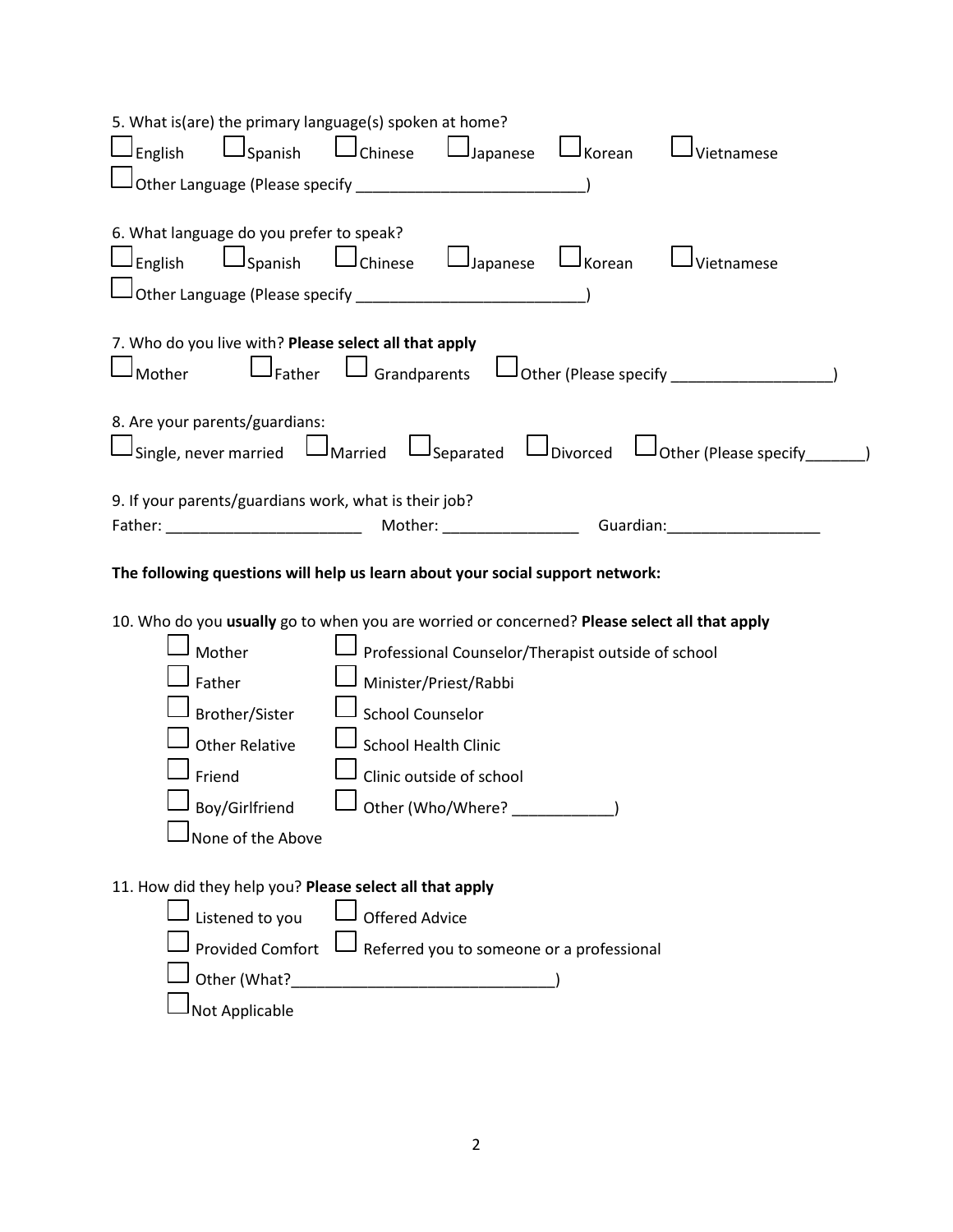| 12. How satisfied were you with the selected person's help?<br>Somewhat Satisfied<br><b>Very Satisfied</b><br>Somewhat Dissatisfied<br><b>Very Dissatisfied</b><br>Not Applicable |
|-----------------------------------------------------------------------------------------------------------------------------------------------------------------------------------|
| 13. Would you go to them for help again?<br>No: Why?<br>Not Applicable                                                                                                            |
| 14. During the past year, have you struggled with any of the following issues? (Please select all that                                                                            |
| apply)                                                                                                                                                                            |
| <b>Medical Issues</b><br>Family problems-conflicts/separations                                                                                                                    |
|                                                                                                                                                                                   |
| Sad/Depressed<br>Just don't feel good                                                                                                                                             |
| Anger out-of-control<br>Feel Alone, can't make friends                                                                                                                            |
| Sleeping problems<br>Fear out-of-control                                                                                                                                          |
| Sexual problems<br>Stress out-of-control                                                                                                                                          |
| Problems with friends<br>Problems with schoolwork                                                                                                                                 |
| Weight problems<br>Feel bored too often                                                                                                                                           |
| Unhappy with a breakup<br>Problems with boy/girlfriend                                                                                                                            |
| Thoughts of self harm<br>Problems with the police                                                                                                                                 |
| None of the Above<br>Drug/Alcohol use                                                                                                                                             |
| 15. Have you seen a professional for any of the above problems?<br>Yes: If so, which issues? _<br><b>No</b><br>Not Applicable                                                     |
| 16. Who referred you to a health professional?                                                                                                                                    |
| Family member<br>Friend                                                                                                                                                           |
|                                                                                                                                                                                   |
| <b>School Health Center</b><br>Minister/Pastor/Priest                                                                                                                             |
| Not Applicable<br>(Other:                                                                                                                                                         |
| 17. Would you go there again for help?<br>Not Applicable                                                                                                                          |
|                                                                                                                                                                                   |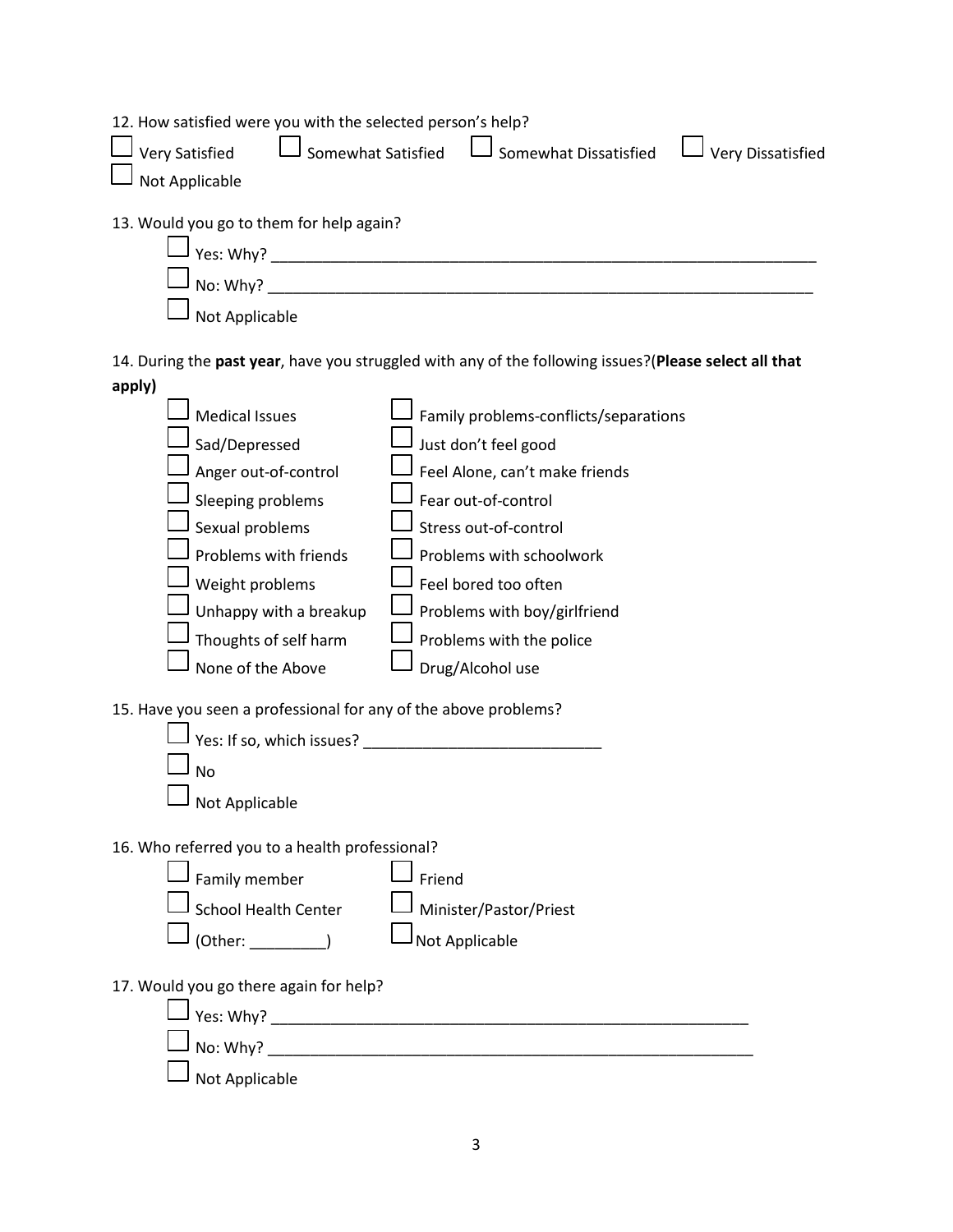18. Do you know anyone who has gone to a helping professional (e.g. counselors, social workers, psychologists)?



**Southwest High School has a Health Clinic located in the nurse's office next to the administration building. The following questions will help us understand who uses this clinic:**

19. Have you ever used the school clinic? **If you have never visited the clinic please proceed to question** 

| es/ |
|-----|
|     |

**21.**

20**. Please check all services** below that apply to your visit to the clinic:

|          | $\Box$ I had a sickness/illness (Sore throat, cold, flu, skin problems, etc.)                |
|----------|----------------------------------------------------------------------------------------------|
| └        | I had an injury (such as sprains, cuts, bruises, broken bones, etc.)                         |
| $\sqcup$ | I had a physical problem (such as headaches, pain, stomachaches, dizziness, etc.)            |
|          | I had sleeping problems                                                                      |
|          | $\Box$ To get medications from the school nurse(Ibuprofen, Tylenol, cough drops, etc.)       |
|          | $\Box$ To get eating and nutrition advice and/or counseling from a health educator           |
|          | $\bigsqcup_{\mathsf{I}}$ had a mental health concern                                         |
|          | $\bigsqcup_{n \in \mathsf{I} \text{ needed a sports physical}}$                              |
|          | I had a physical exam (not sports related)                                                   |
|          | I needed birth control information                                                           |
|          | I needed birth control supplies or prescriptions (e.g. condoms, medication, nexplanon, etc.) |
|          | $\Box$ I needed a pregnancy test                                                             |
|          | I needed information about Sexually Transmitted Infections (Herpes, Chlamydia etc.)          |
|          | I needed protection against Sexually Transmitted Infections (such as condoms)                |
|          | I needed tests for Sexually Transmitted Infections                                           |
|          | I needed treatment for Sexually Transmitted Infections                                       |
|          | Other (What?                                                                                 |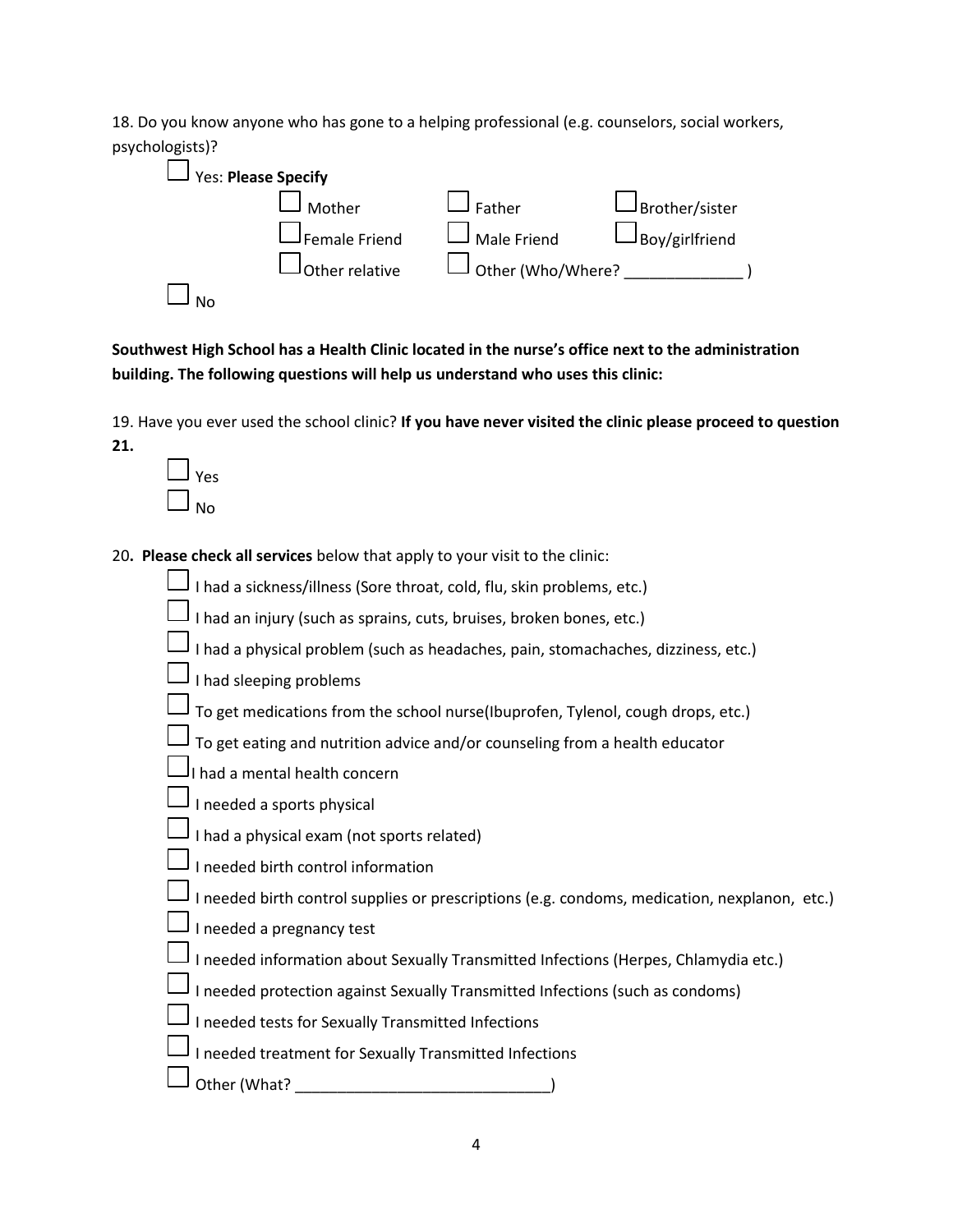**Please check all services** below that apply to your visit to the clinic

| I received counseling                                                               |
|-------------------------------------------------------------------------------------|
| Related to Family members (e.g. parents, siblings) or stress at home                |
| $\mathsf J$ Related to Friends (e.g. boyfriend, girlfriend, experienced a break up) |
| Related to Emotions (e.g. sad, depressed, stress, anger, anxiety etc.)              |
| Related to Sexual issues (e.g. peer pressure)                                       |
| Related to School (e.g. problems with grades)                                       |
| Related to Alcohol or Drug use                                                      |
| Other (Please Specify                                                               |
| Not Applicable                                                                      |

21. If you have not visited the clinic, we'd like to know more. Please check the items below that relate to you regarding reason(s) for **not** visiting the clinic. (**Please select all that apply) If you have visited the clinic please proceed to the next question.** 

| I am concerned about friends knowing I have gone there                                                         |  |
|----------------------------------------------------------------------------------------------------------------|--|
| I am concerned about the cost                                                                                  |  |
| I did not know there was a clinic                                                                              |  |
| I did not know of all the services offered at the clinic                                                       |  |
| I have no need to go to the clinic (Please specify: ____________________________                               |  |
| My parent/guardian did not sign the consent form                                                               |  |
| I have religious concerns (Please specify: National Planet and Planet and Planet and Planet and Planet and Pla |  |
| I receive medical services outside of school                                                                   |  |
| I find it too difficult to schedule an appointment                                                             |  |
|                                                                                                                |  |
| 22. Do you have health insurance?                                                                              |  |
| Yes- Please specify which type                                                                                 |  |
| Medicaid/MediCAL<br>My parent's health insurance                                                               |  |
| I do not know                                                                                                  |  |
| <b>No</b>                                                                                                      |  |
| do not know                                                                                                    |  |

**If you have visited the school clinic at least once, then please answer the following questions. If you have never visited the clinic please proceed to question 28:**

23. **During the last school year**, how many times did you visit the school clinic? \_\_\_\_\_\_\_\_\_\_\_\_ visits